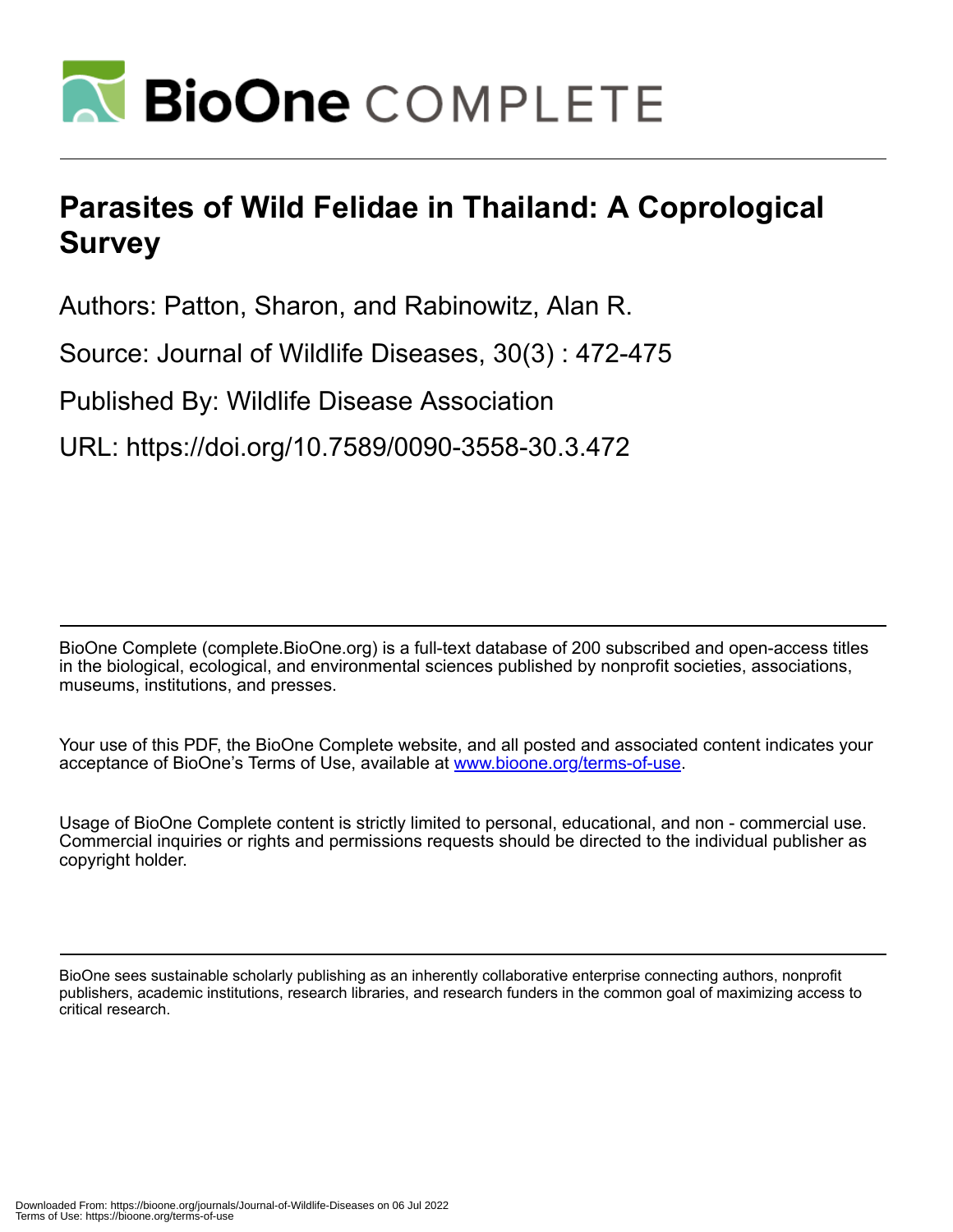## **Parasites of Wild Felidae in Thailand: A Coprological Survey**

**Sharon Patton and Alan R. Rabinowitz,2 'Department of Environmental Practice, College** of Veterinary Medicine, P.O. Box 1071, University of Tennessee, Knoxville, Tennessee 37901-1071; **2** Wildlife Conservation International, New York Zoological Society, Bronx Zoo, New York, New York 10460

**ABSTRACT:** Ninety-two fecal samples were collected from leopards *(Panthera pardus, n* **54),** tigers *(P. tigris, n* <sup>=</sup> 19), and leopard cats *(Felis bengalensis, n* <sup>=</sup> 3) in Huai Kha Wildlife Sanctuary, Thailand; four samples that may have come from clouded leopards *(Neofelis nebulosa)* or Asian golden cats *(Felis temminicki)* were identified as from small to medium cats. Twelve samples were identified as from large cats. Samples preserved in 10% formalin were examined for parasite eggs, larvae, cysts, and oocysts by centrifugal sugar flotation and sedimentation **techniques. Ninety-six percent of** all samples were positive, including 94% of the leopard, all of the tiger, clouded leopard, golden cat, and leopard cat samples. Diagnostic stages were identified from *Paragonimus* sp. **,** Echinostomatidae, Dicrocoeliidae, Pseudophyllidea, Taeniidae, *Mesocestoides* sp., Hymenolepididae, Acanthocephala, Spiruroidea, *Gnathostoma* sp., *Molineus* sp. **,** Ancylostomoidea, *Mammomonogamus* sp. **,** *Toxocara* sp. **,** *Toxascaris* sp. **,** Metastrongyloidea, *Capillaria* spp. **,** *Isospora* sp., *Toxoplasma-like, Sarcocystis* spp., and *Giardia* sp.

*Key words:* Endoparasites, tropical felidae, tiger, leopard cat, leopard, clouded leopard, Asian golden cat, Thailand.

Our objective was to identify the parasites in a community of wild felidae in Huai Kha Wildlife Sanctuary, Thailand  $(15°00'$  to  $15°45'N, 99°30'E)$ . The study area was a dry tropical forest of 100 km2 around Khao Nang Rum Research Station. From 1987 to 1989 feces were collected along roads, trails, waterways, and salt licks, and from cats captured in traps. When defecation was not observed, feces were differentiated by size, tracks in the area, and the presence of scrapes associated with them (Rabinowitz and Walker, 1991). Feces mixed with an equal volume of 10% formalin were examined for parasite eggs, larvae, cysts, and oocysts by sugar flotation (specific gravity 1.275) (Georgi and Georgi, 1990) and sedimentation with fonmalin-ethyl acetate (Young et al., 1979). Parasite products were measured with a microscope equipped with a calibrated eyepiece micrometer (Micro Imaging Inc., Nashville, Tennessee, USA) and identified based on size and morphology. References used for identification were Agrawal et al., 1981; Soulsby, 1982; Beaver et al., 1984; Patton et al., 1986; Dubey et al., 1989; and Georgi and Georgi, 1990.

Ninety-two fecal samples were collected from leopards *(Panthera pardus, n = 54)*, tigers  $(P.$  *tigris,*  $n = 19$ , and leopard cats *(Fells bengalensis, n* <sup>=</sup> 3); four samples that may have come from clouded leopards *(Neofells nebulosa)* on Asian golden cats *(Fells temminicki)* were identified as from small to medium cats. Twelve sam ples were identified as from large cats (Table 1).

Eighty-eight (96%) of the 92 samples were positive, including 94% of the leopard, all of the tiger, clouded leopard, gold en cat, and leopard cat samples (Table 1). The number of species per sample ranged from one to nine, with five to seven different species in small to medium and leopard cats, and one to nine different species in leopards and tigers.

Three types of trematode eggs were identified: Paragonimus spp. (Fig. 1), the lung fluke (Table 1); Echinostomatid intestinal flukes (Fig. 1), perhaps *Echinostoma ilocanum* or *Echinochasmus perfoliatus;* and reddish-brown, embryonated, Dicrocoeliid eggs, 40 to 50  $\mu$ m  $\times$  20 to  $32 \mu m$ , possibly *Platynosum*, a parasite of the liver and bile ducts of felidae in Malaysia and other countries (Soulsby, 1982). Paragonimus spp. and the intestinal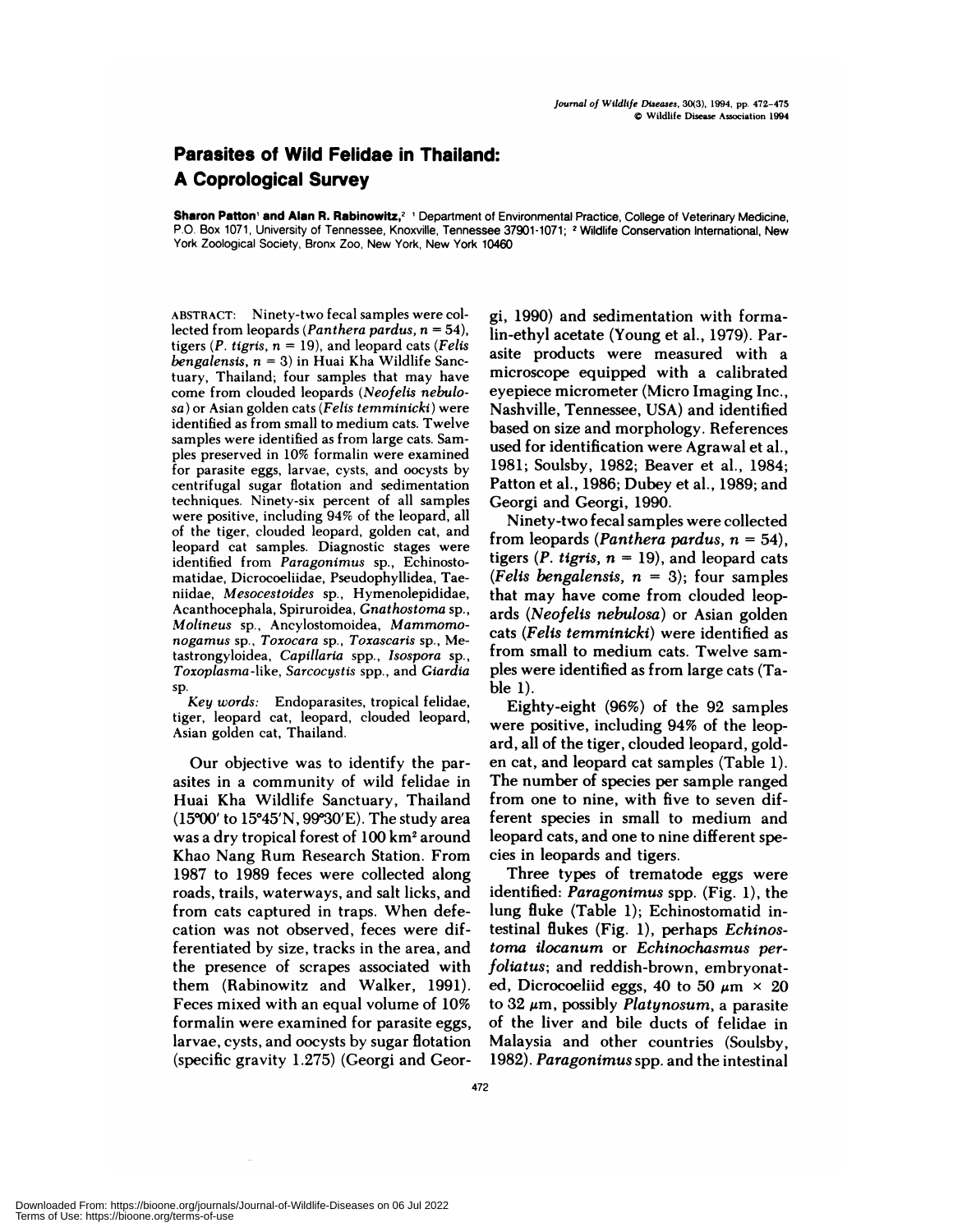|                        | Leopards<br>$(n = 54)$ | <b>Tigers</b><br>$(n = 19)$ | Leopard cats<br>$(n = 3)$ | Unidentified cats   |                                 |
|------------------------|------------------------|-----------------------------|---------------------------|---------------------|---------------------------------|
|                        |                        |                             |                           | Large<br>$(n = 12)$ | Small to<br>medium<br>$(n = 4)$ |
| Paragonimus sp.        | $28 -$                 | 12                          | 0                         |                     |                                 |
| Echinostomatidae       | 4                      | 0                           |                           |                     |                                 |
| Dicrocoeliidae         |                        |                             |                           |                     |                                 |
| Pseudophyllidea        | 19                     | 11                          |                           | 2                   |                                 |
| Taeniidae              | 3                      |                             |                           | 0                   |                                 |
| Mesocestoides sp.      | 0                      |                             |                           | 0                   |                                 |
| Hymenolepididae        |                        |                             |                           | 0                   | 0                               |
| Acanthocephala         |                        |                             |                           | 2                   | 0                               |
| Spiruroidea            | 15                     |                             | з                         | з                   | 2                               |
| Gnathostoma sp.        |                        | 0                           |                           | 0                   | 0                               |
| Molineus sp.           | 3                      | 2                           |                           | 0                   | 0                               |
| Ancylostomoidea        | 27                     | 7                           |                           |                     | 2                               |
| Mammomonogamus sp.     | 9                      | 2                           | з                         | 0                   |                                 |
| Toxocara-like          | 18                     | 3                           | 0                         | 0                   |                                 |
| Toxascaris sp.         | 4                      | $\mathbf{2}$                | 0                         | 0                   |                                 |
| Aelurostrongylus sp.   | 30                     | 14                          | 3                         | 9                   | 3                               |
| Capillaria spp.        | 26                     | 13                          | 3                         | 16                  | 3                               |
| Isospora-like          |                        |                             |                           |                     |                                 |
| $32 \times 40 \ \mu m$ | 2                      | 0                           |                           |                     | 0                               |
| $20 \times 20 \mu m$   |                        | 0                           | 0                         | 2                   | 0                               |
| Toxoplasma-like        |                        |                             |                           |                     |                                 |
| Sarcocystis spp.       | 11                     |                             |                           |                     |                                 |
| Giardia sp.            |                        | 0                           | o                         | 0                   | 0                               |

TABLE 1. Prevalence of parasite eggs, larvae, cysts, and oocysts in 92 fecal samples from leopards, tigers, clouded leopards, golden cats, and leopard cats in Huai Kha Wildlife Sanctuary, Thailand. Some feces were identified only as from large cats (tiger or leopard) or small or medium cats (clouded leopard, golden cats).

. Number of samples containing this type of parasite egg, larva, cyst, or oocyst.

flukes are endemic in people and animals in Thailand (Beaver et al., 1984). Crabs, the second intermediate hosts for *Paragonimus* spp, previously were identified from the feces of these cats (Rabinowitz and Walker, 1991).

Most of the Pseudophyllidean tapeworm eggs, 50 to 60  $\mu$ m  $\times$  30 to 40  $\mu$ m, were *Spirometra* sp.; four samples contained broader, rounder eggs that possibly were *Diphyllobothrium* sp. (Yamaguti, 1963a). Both are zoonotic and reported from carnivorous mammals in Asia and the South Pacific (Beaver et al., 1984; Yasuda et al., 1993). Animals ingest the infective stage (pleunocercoids) in fish *(Diphyllobothrium* spp.) on rodents and reptiles *(Spirometra* spp.). Three types of Cyclophyllidean cestode eggs were identified: Taeniid-type  $(40 \times 35 \mu m)$ , probably Tae*nia taeniaformis* or another *Taenia* spp. reported from felids in Asia and Africa (Schmidt, 1986) which are acquired by eating infected mammals; *Mesocestoides* sp. whose infective stage is found in mam mals, birds, and reptiles (Schmidt, 1986); and Hymenolepid-type,  $50 \times 50 \mu m$ , previously reported from dogs and cats but usually in birds and rodents (Georgi and Georgi, 1990).

Acanthocephalan eggs (Fig. 1) probably were from *Oncicola* spp. , *Pseudoporrorchi* spp., *Echinopardalis* spp., on *Neoncicola* known to infect carnivores in this area (Yamaguti, 1963c; Schmidt and Dunn, 1974).

Thick-shelled, larvated spirurid eggs (40 to  $65 \mu m \times 15$  to  $35 \mu m$ ) (Fig. 1) probably were from *Physaloptera* sp., *Pterygondermaties* sp., *Cylicospirura* sp., *Cyathospirura* sp., or *Spirocerca* sp. (Yamaguti,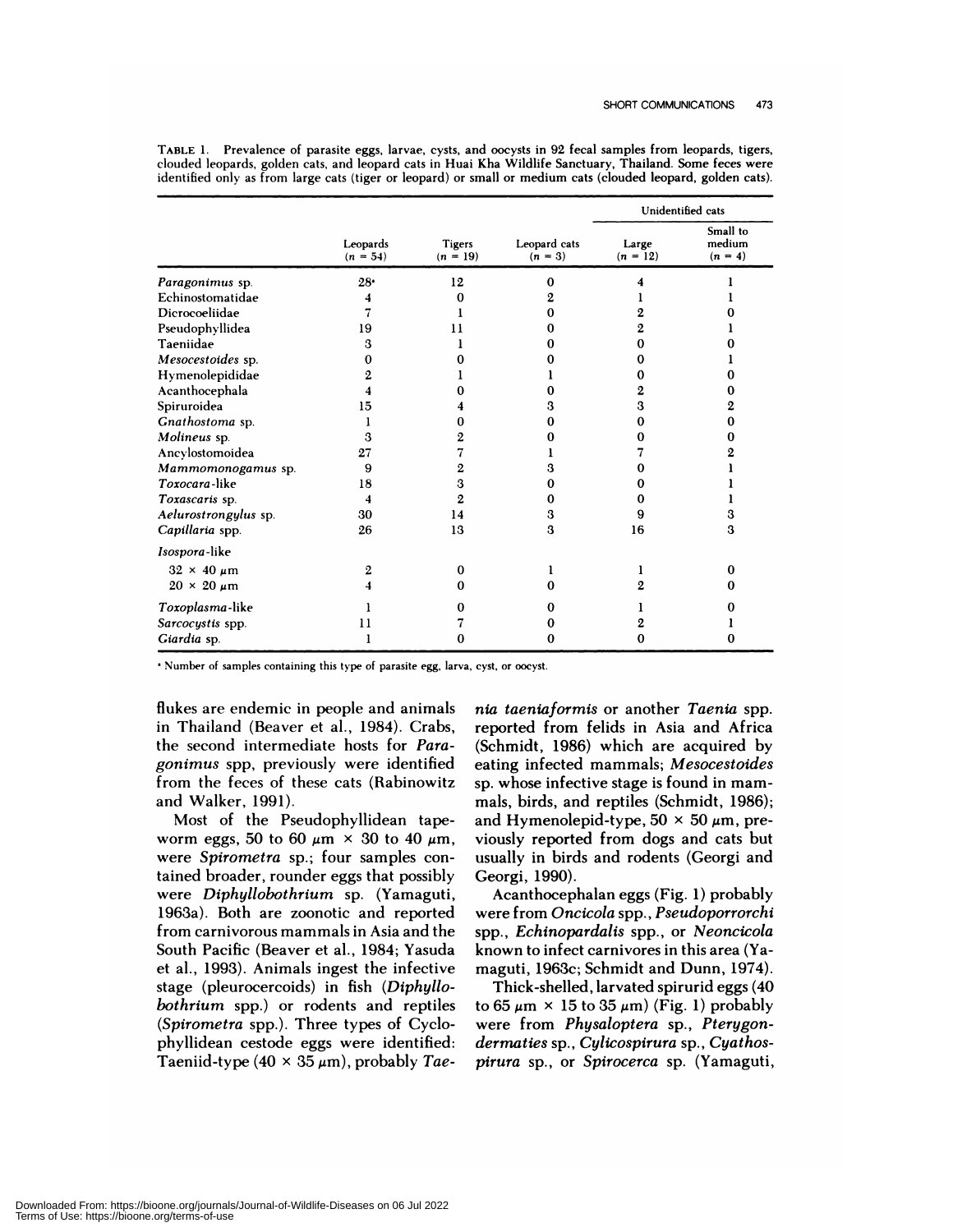

**FIGURE** 1. Eggs, cysts and larvae recovered from feces of wild felidae in Thailand. *Paragonimus* sp. (A), Echinostomatidae (B), and acanthocephalan eggs (C) from leopards. Spirurid egg (D) from tiger. *Mammomonogamus* egg (E) from leopard cat. Ascarid egg (F) and metastrongylate larva (C) from leopards. Capillaria spp. egg (H) from tiger. *Giardia* cyst (I) from leopard (interference contrast image).

1963b). Intermediate (arthropods) or paratenic hosts (mammals, birds, reptiles) contain infective larvae. *Gnathostorna* spp. (eggs 60  $\times$  35  $\mu$ m) previously were reported from wild and domestic cats in Thailand where human gnathostomiasis is endemic (Beaver et al., 1984).

Strongylid eggs were placed in three groups: small, ellipsoidal eggs (50 to 52  $\mu$ m)  $\times$  20 to 40  $\mu$ m) with many small blastomeres, probably *Molineus* sp. previously reported from wild felidae (Yamaguti, 1963b); oval eggs (55  $\times$  35  $\mu$ m to 75  $\times$  45  $\mu$ m) with fewer blastomeres, identified as hookworm eggs possibly *Ancylostoma tu baeforme, A. ceylanicum* or other hook worms that parasitize Asian carnivores (Yamaguti, 1963b); or large Mammomo*nogamus* sp. (syn. *Syngamus)* eggs (80 to 100  $\mu$ m  $\times$  40 to 65  $\mu$ m) with slightly thicken, striated shells, containing a few large blastomeres  $(Fig. 1)$ , and previously reported from the respiratory tract of tropical felids (Cameron, 1931). The ascanids, *Toxocara cati* and *Toxascaris leonina,* probably were acquired by eating larvated eggs or mammals that contained the infective larvae (Soulsby, 1982).

*Capillaria* spp. eggs (50 to 75  $\mu$ m  $\times$  20 to 30  $\mu$ m) occurred in 51% of the samples (Fig. 1) and represented a variety of species (Yamaguti, 1963b). Lungworm larvae (Aelurostrongylus sp. and Troglostrongylus sp.) also were found (Fig. 1). Cats ingest infective larvae in intermediate (snails on slugs) on transport (rodents and reptiles) hosts (Soulsby, 1982).

The largest protozoan oocysts (32 to 50  $\mu$ m × 32 to 40  $\mu$ m) were possibly Isospora *felis,* common in domestic cats; Hammon